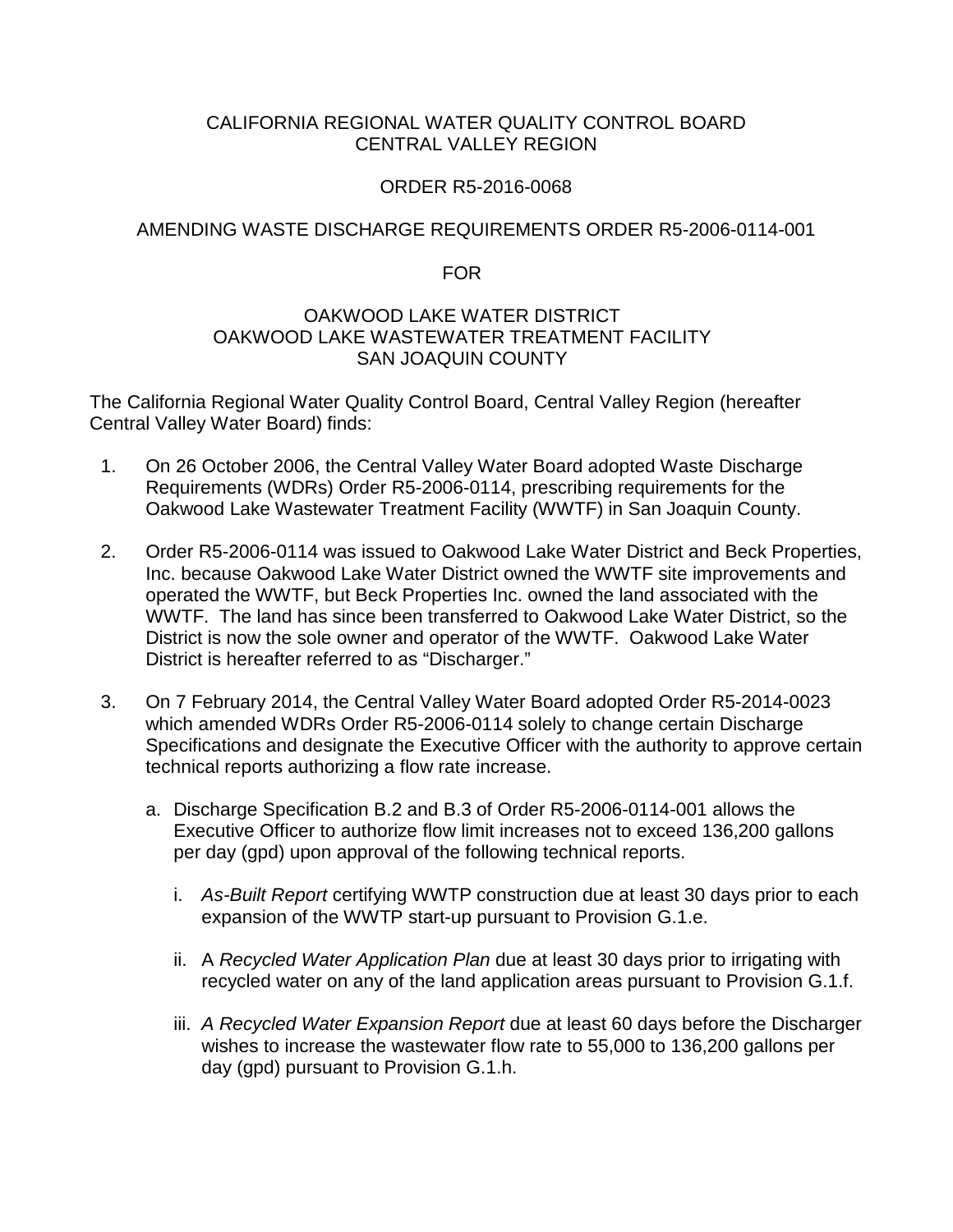4. The following reports were submitted by the Discharger supporting their request for an increase of the permitted monthly average influent flow from 55,000 to 77,700 gpd.

| <b>Provision Section</b> | <b>Required Report</b>                 | <b>Submittal Date</b>                |
|--------------------------|----------------------------------------|--------------------------------------|
| G.1.e                    | <b>As-Built Report</b>                 | 8 June 2015                          |
| G.1.f                    | Recycled Water Application Plan        | 8 June 2015                          |
| G.1h                     | <b>Recycled Water Expansion Report</b> | 3 September 2013,<br>15 October 2013 |

- 5. In a 28 August 2015 letter, the Executive Officer approved the Discharger's request for a monthly average influent flow rate of 77,700 gpd.
- 6. The WWTF serves the Oakwood Lake subdivision and a neighboring mobile home park. The WWTF includes a sanitary sewer system, a wastewater treatment plant, and recycled water use areas. The wastewater treatment plant provides tertiary treatment using a sequential batch reactor (SBR) system, sand filters, and sodium hypochlorite and disinfection. It includes several geomembrane-lined treatment and storage ponds, and will include up to four geomembrane-lined disinfected effluent storage ponds at full buildout. Disinfected effluent is recycled to irrigate designated landscaped areas within the subdivision using drip and spray irrigation.
- 7. Finding 9 of Order R5-2006-0114-001 states:

*"The Dischargers have reported that they intend to connect to the City of Manteca wastewater collection system when it is available. The RWD reports, based on conversations with the City of Manteca, treatment capacity should be available in 10 to 15 years."*

8. Provision G.1.h.v of Order R5-2006-0114-001 states:

"*…the Discharger shall submit a report describing the procedure that will be followed to connect the wastewater discharge to the City of Manteca or other regional treatment plant. The report shall include a written statement from the City of Manteca or other regional treatment plant regarding future allocation of capacity with an estimated schedule for connection. The report shall also include a schedule of implementation and a financing plan. The schedule of implementation shall include dates by which payments will be made to the regional plant to purchase capacity in future expansions. The schedule shall provide for connection to the regional treatment plant by 26 October 2016. All subsequent RWERs shall include a status report on the progress made to connect to a regional treatment plant."*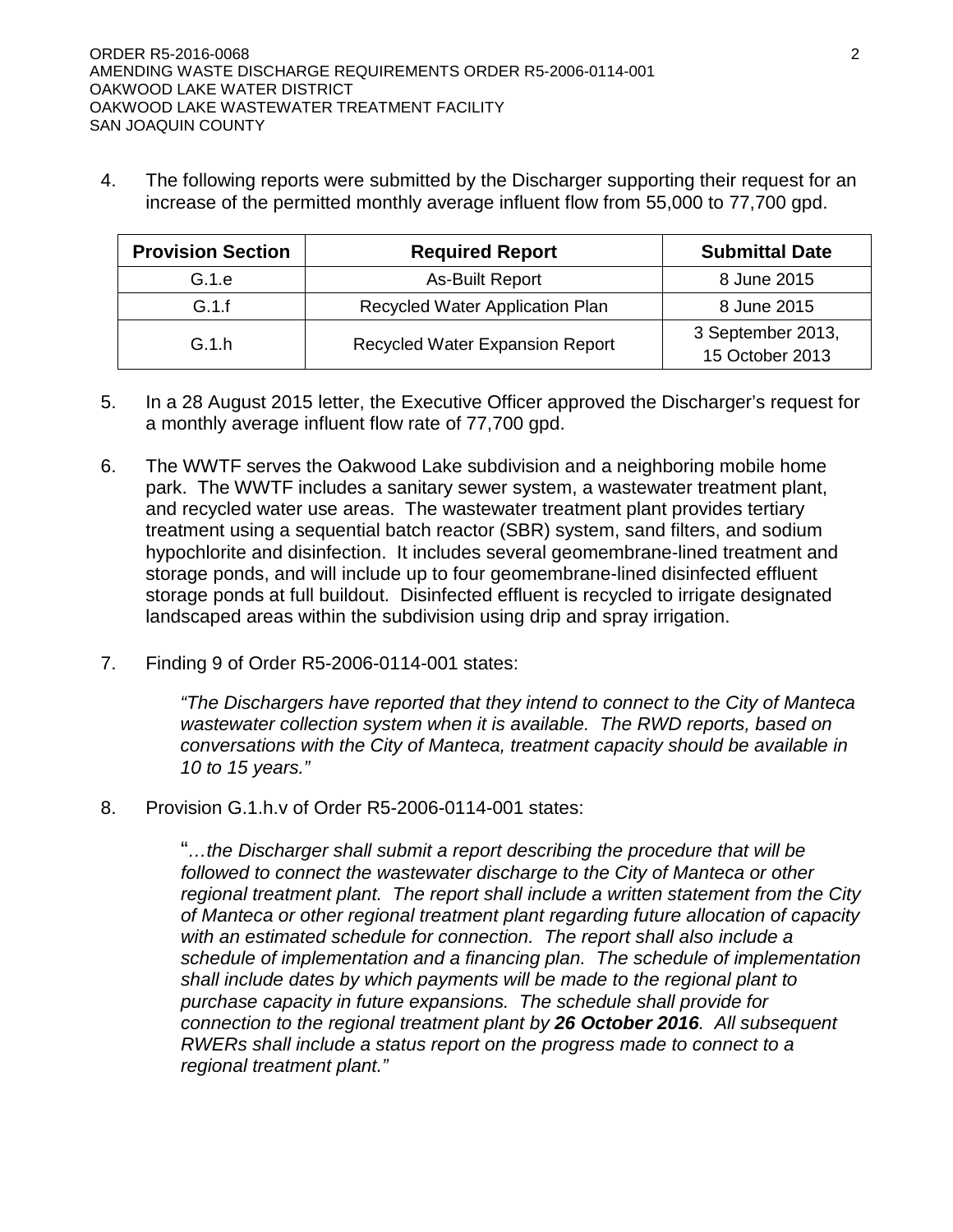- 9. The Discharger has made several efforts to connect to a regional treatment facility with the Cities of Lathrop and Manteca.
	- a. The City of Lathrop declined the request for connection to their treatment plant.
	- b. The City of Manteca required annexation of the Oakwood Lake area to Manteca prior to connection to the City's sewer once capacity was available. Due to circumstances including the difficulties and improbabilities of an occupied annexation, no further efforts have been made to connect to Manteca's treatment facility.

# **Proposed WDRs Amendment**

10. Despite the efforts made by the Discharger to connect to a regional treatment facility, the Discharger will not meet the connection deadline of 26 October 2016 pursuant to Provision G.1.h.v. of Order R5-2006-0114-001. This amending Order will extend the connection deadline for an additional 10 years with no additional extensions after the adoption of this Order.

# **California Environment Quality Act**

11. The action to amend WDRs Order R5-2006-0114-001 is exempt from the provisions of Chapter 3 of the California Environmental Quality Act (CEQA) (Pub. Resources Code, § 21000 et seq.) because it involves no significant changes to the existing facility and is consistent with the existing Use Permit (Cal. Code Regs, tit. 14, § 15301).

## **Public Notice**

- 12. The Central Valley Water Board has notified the Discharger and interested agencies and persons of its intent to amend waste discharge requirements for this discharge and has provided them with an opportunity for a public hearing and an opportunity to submit their written views and recommendations.
- 13. The Central Valley Water Board, in a public meeting, heard, and considered all comments pertaining to the discharge.

**IT IS HEREBY ORDERED** that, pursuant to sections 13263 and 13267 of the California Water Code, Order R5-2006-0114-001 is amended solely to change the effective date of connection to a regional treatment plant as stated in the Provisions. Oakwood Lake Water District, its agents, successors, and assigns, in order to meet the provisions contained in Division 7 of the California Water Code and regulations adopted there under, shall comply with amended Order R5-2006-0114-001 as follows: